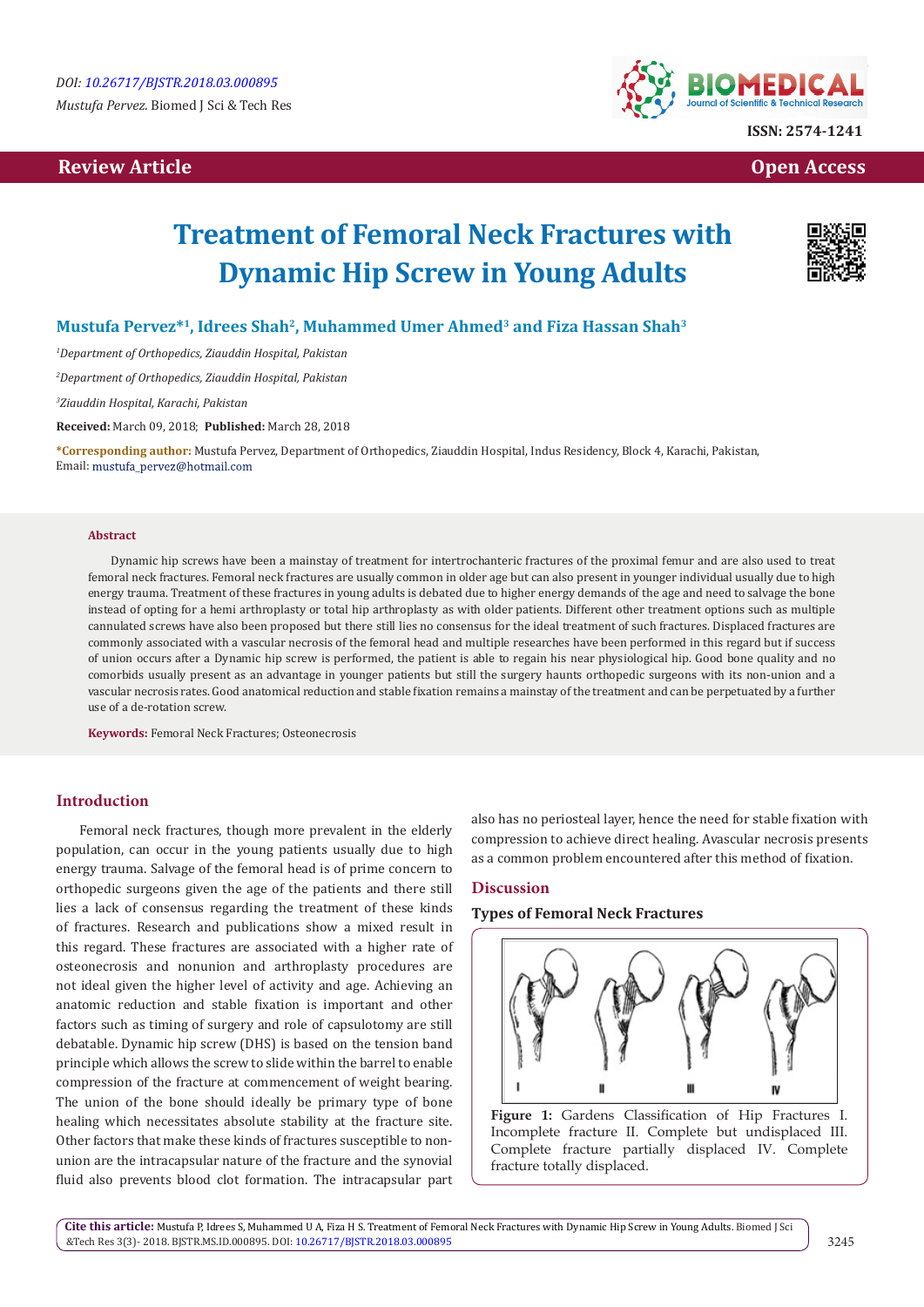Different classification systems exist for the femoral neck fractures but the most commonly used are Gardens Classification and Pauwel's Classification. These systems attempt to differentiate the type of different fractures for the selection of an optimal treatment modality. The Garden's classification differentiates the femoral neck fractures into four types depending on the displacement and totality of the fracture. Type I and II fractures are UN displaced fractures but in type I fractures, the fracture line is incomplete. Type III and IV are complete fractures, Type III being partially displaced and Type IV being complete displaced (Figure 1).

#### **Dynamic Hip Screw**

Dynamic hip screw or sliding screw fixation consists of a lag screw, a side plate and cortical screws which fix the side plate to the proximal femoral shaft. The lag screw is inserted into the head of femur from the lateral aspect. For this surgery a C-arm image intensifier is required. The size of the hip is measured preoperatively on the X-ray to get an idea about the probable size. The patient is supine on the fracture table with feet padded and placed firmly in the table boots. Contra lateral leg is either dropped down or abducted and flexed in a thigh holder. After preparation of the patient, the proximal femur is exposed using a lateral incision extending from the greater trochanter to 8-10cm distally. After bone exposure the guide wire is drilled into the proximal femur in ideally a centre-centre position and is measured. Triple reaming is done and the screw is inserted and a plate is applied to it which is secured with cortical screws (Figure 2). The idea behind the dynamic compression is that the femoral head component is allowed to move along one place and since bone responds to dynamic stress, the femur may undergo primary healing resulting in joint requiring no remodeling (Figure 3).



**Figure 2:** An illustration of Dynamic Hip Screw implant in the proximal femur.



**Figure 3:** Xray Pelvis Anteroposterior and Lateral views showing a Dynamic Hip Screw Implant in the right proximal femur.

The treatment of femoral neck fractures has been debated for many years. The main issue during decision making is whether to fix it or to replace the neck. The optimal treatment for younger patients is still controversial and younger the patient, the more the orthopedic surgeon is obliged to pursue internal fixation [1]. Many factors can influence the decision namely the pre-injury functional status, mental ability and also the patient's demands. The criticism against internal fixation stems from its associated with higher association of non-union and osteonecrosis [2]. Nevertheless, when the femoral fractures heal, the patient has a chance of regaining their physiologically normal hip. Younger patients tend to have higher physiological reserves, good bone quality and usually no medical co-morbidities and the goal treatment is joint preservation. For internal fixation most orthopedic surgeons choose either a Dynamic Hip screw or multiple cannulated screws [3]. Tronzo in his research identified almost 100 different implants that are available for the fixation of this type of fracture [4].

Osteosynthesis with cannulated screws is a less invasive technique and reduces blood loss and soft tissue stripping but the Dynamic hip screw plate system provides a more stable fixation. Its disadvantages are large skin incisions, more soft tissue dissection, greater need for blood transfusion and a longer hospital stay. Makki showed no benefit in the union rates of osteonecrosis in fractures treated with either DHS alone or DHS with a de-rotational screw [5]. Furthermore Razik all studied 92 young patients and found that DHS supported with a de-rotational screw had siginificantly less osteonecrosis for Garden's type III and IV fractures [6]. Studies showed that age was an important factor while side or sex affected does not affect the final outcome and found no studies that show the role of these variables. According to Tolga Kaplan et all, physiological age rather than chronological age is more important in deciding the modality of treatment [7]. Most authors agree that the best position to fix the fracture is in anatomical reduction or slight valgus.

The results of osteosynthesis in young patients are debatable by presenting a considerable complication rates. However, little doubt is present that the most problematic complication is the occurrence of osteonecrosis [8]. Many variables have been associated with this complication after femoral neck fractures. Most literature does not support the differences in gender but higher rates of nonunion and AVN are more common in younger patients. Some explanations are given on the basis of high energy trauma and its correlation with dislocated fractures in young adults [9]. Lu-Yao et al published a meta-anyalysis of 106 published reports and concluded that the rate of loss of fixation or reduction after open reduction and internal fixation is about 16% (9-27%) which is significantly higher than the risk of dislocation after hemiarthroplasties and total hip replacements [10]. The rate of osteonecrosis ranges from 12-86%. Another controversial issue is the timing of the surgery. Barnes described a long term follow-up of 1503 sub capital fractures and concluded that the mortality rate increased if the operation was delayed more than 3 days following injury but no significant difference was found in osteonecrosis or late collapse when delaying the surgery upto 1 week [11].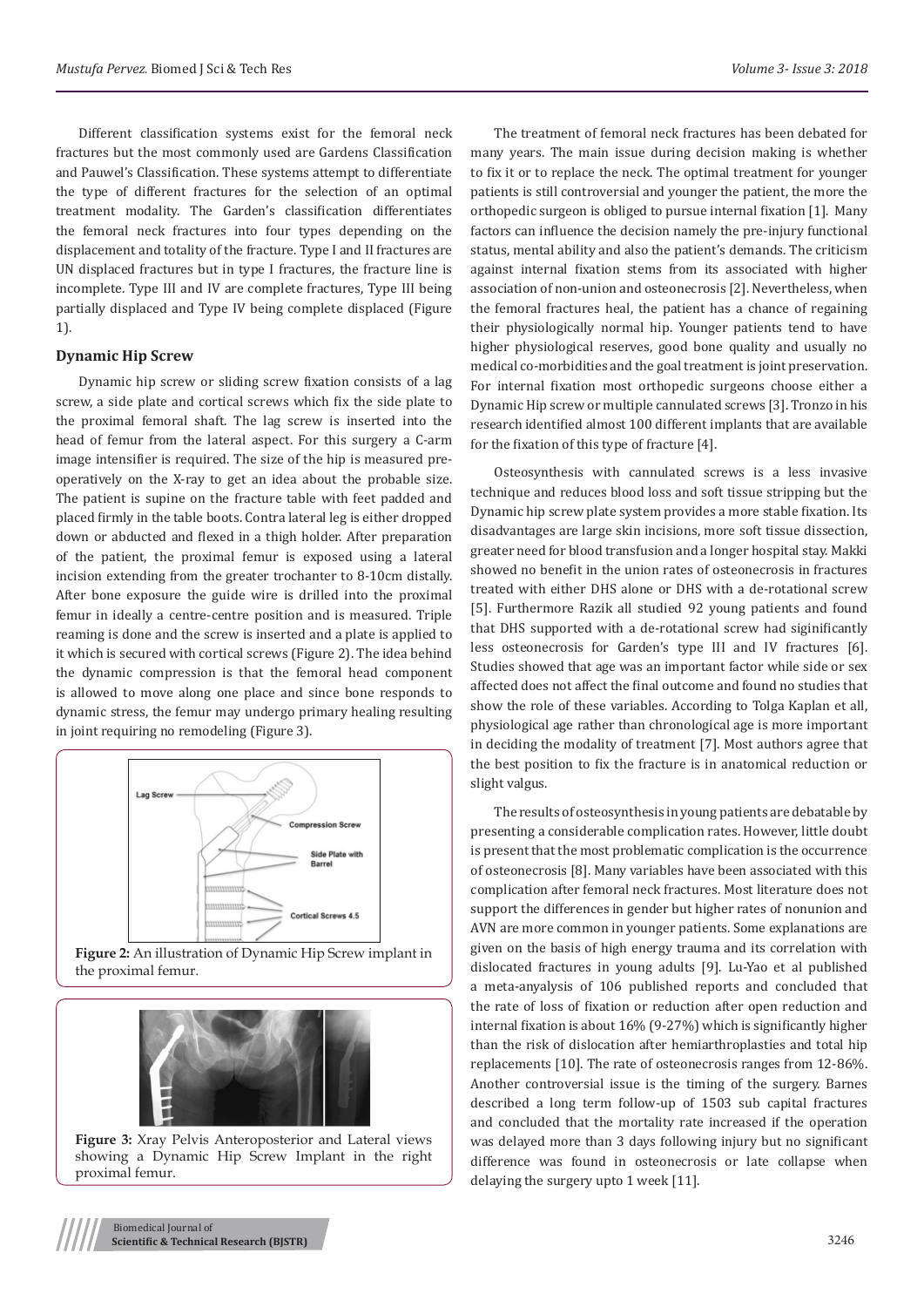Advocates of early surgery suggest that prompt reduction produces an unlinking of the proximal femoral vessels that leads to intracapsular decompression and restoration of the blood flow to the femoral head and minimizes the risk of osteonecrosis. Other studies also confirm that early surgery may decrease the rate of femoral head osteonecrosis while some studies show that there is no difference in osteonecrosis with more than 24 hour delay [12]. There also lays a controversy regarding the screw position in the femoral head. The main discussion concerns central versus posteriorinferior screw placement. There is a consensus that the anteriorsuperior position should be avoided because it is associated with a higher failure rate as called to attention by Barnes et al. There has been no paper in the literature regarding the position of the screw in relation to osteonecrosis of the femoral head. As the demands of young individuals are more as compared to an elderly patient and due to life spans of prosthesis, surgeons prefer to salvage the head in younger patients [13-20]. A recent research about treating young patients with DHS operated the fracture within 3 to 7 days. The union time was found to be 13.5 weeks and AVN was found only in 1 case for which implant removal and hemiarthroplasty was done and only 2 cases of non-union were found post operatively at an interval of 9 months. 1 patient developed superficial wound infection which responded to intravenous antibiotics and subsided [21-45].

#### **Conclusion**

The incidence of a vascular necrosis in patients younger than 55 with displaced femoral neck fractures that were treated with a Dynamic Hip Screw was found to be around 23.9%. No significant association between time to surgery, type of fracture and the application of a de-rotation screw with a vascular necrosis or nonunion was found.

#### **References**

- 1. [Carlos Roberto Schwartsmanna, Henrique Marquardt Lammerhirtb,](https://www.ncbi.nlm.nih.gov/pmc/articles/PMC5771783/)  [Leandro de Freitas Spinelli b, Ary da Silva Ungaretti Netob \(2017\)](https://www.ncbi.nlm.nih.gov/pmc/articles/PMC5771783/)  [Treatment of displaced femoral neck fractures in young patients with](https://www.ncbi.nlm.nih.gov/pmc/articles/PMC5771783/)  [DHS and its association to osteonecrosis. Rev Bras Ortop 53\(1\): 82-87.](https://www.ncbi.nlm.nih.gov/pmc/articles/PMC5771783/)
- 2. [Shabnam Samsami, Sadegh Saberi, Sanambar Sadighi \(2015\)](https://www.ncbi.nlm.nih.gov/pubmed/26500470)  [Comparison of Three Fixation Methods for Femoral Neck Fracture in](https://www.ncbi.nlm.nih.gov/pubmed/26500470)  [Young Adults: Experimental and Numerical Investigations. J Med Biol](https://www.ncbi.nlm.nih.gov/pubmed/26500470)  [Eng 35\(5\): 566-579.](https://www.ncbi.nlm.nih.gov/pubmed/26500470)
- 3. [Mandeep Singh, Deependra Sonkar, Rahul Verma, Jiten Shukla, Sanjiv](http://www.orthopaper.com/archives/2017/vol3issue2/PartH/3-2-10-314.pdf)  [Gaur \(2017\) Comparison of the functional outcome of DHS versus](http://www.orthopaper.com/archives/2017/vol3issue2/PartH/3-2-10-314.pdf)  [cannulated cancellous screws in pauwels type II and III fracture neck](http://www.orthopaper.com/archives/2017/vol3issue2/PartH/3-2-10-314.pdf)  [femur in young adults. International Journal of Orthopaedics Sciences](http://www.orthopaper.com/archives/2017/vol3issue2/PartH/3-2-10-314.pdf)  [3\(2\): 745-749.](http://www.orthopaper.com/archives/2017/vol3issue2/PartH/3-2-10-314.pdf)
- 4. [Ly TV, Swiontkowski MF \(2014\) Treatment of femoral neck fractures](https://www.ncbi.nlm.nih.gov/pubmed/18829925)  [in young adults. Journal of Bone and Joint Surgery American 90: 2254-](https://www.ncbi.nlm.nih.gov/pubmed/18829925) [2266.](https://www.ncbi.nlm.nih.gov/pubmed/18829925)
- 5. [Haidukewych GJ, Rothwell WS, Jacofsky DJ, Torchia ME, Berry DJ \(2014\)](https://www.ncbi.nlm.nih.gov/pubmed/15292419)  [Operative treatment of femoral neck fractures in patients between the](https://www.ncbi.nlm.nih.gov/pubmed/15292419)  [ages of fifteen and fifty years. The Journal of Bone & Joint Surgery 86:](https://www.ncbi.nlm.nih.gov/pubmed/15292419)  [1711-1716.](https://www.ncbi.nlm.nih.gov/pubmed/15292419)
- 6. [Liporace F, Gaines R, Collinge C, Haidukewych GJ \(2017\) Results of](https://www.ncbi.nlm.nih.gov/pubmed/18676894)  [internal fixation of pauwels type-3 vertical femoral neck fractures. The](https://www.ncbi.nlm.nih.gov/pubmed/18676894)  [Journal of Bone & Joint Surgery 90: 1654-1659.](https://www.ncbi.nlm.nih.gov/pubmed/18676894)
- 7. Sfeir C, Ho L, Doll BA, Azari K, Hollinger JO (2005) Fracture repair. In JR Lieberman & GE Friedlaender (Eds.), Bone regeneration and repair: biology and clinical applications. Totowa, Humana Press, USA pp. 21-43.
- 8. [Roerdink WH, Aalsma AMM, Nijenbanning G, van Walsum AD \(2009\)](https://www.ncbi.nlm.nih.gov/pubmed/19193375) [The dynamic locking blade plate, a new implant for intracapsular hip](https://www.ncbi.nlm.nih.gov/pubmed/19193375) [fractures: biomechanical comparison with the sliding hip screw and](https://www.ncbi.nlm.nih.gov/pubmed/19193375) [Twin Hook. Injury 40: 283-287.](https://www.ncbi.nlm.nih.gov/pubmed/19193375)
- 9. [Ghoodship AE, Kenwright J \(1985\) The influence of induced](https://www.ncbi.nlm.nih.gov/pubmed/4030869) [micromovement upon the healing of experimental tibial fractures.](https://www.ncbi.nlm.nih.gov/pubmed/4030869) [Journal of Bone and Joint Surgery British 67: 650-655.](https://www.ncbi.nlm.nih.gov/pubmed/4030869)
- 10. [Claes LE, Wilke HJ, Augat P, Rubenacker S, Margevicius, KJ \(1995\) Effect](https://www.ncbi.nlm.nih.gov/pubmed/11415558) [of dynamization of gap healing of diaphyseal fractures under external](https://www.ncbi.nlm.nih.gov/pubmed/11415558) [fixation. Clinical Biomechanics 10: 227-234.](https://www.ncbi.nlm.nih.gov/pubmed/11415558)
- 11. [Augat P, Merk J, Ignatius A, Margevicius K, Bauer G, et al. \(1996\) Early, full](https://www.ncbi.nlm.nih.gov/pubmed/8653957) [weight bearing with flexible fixation delays the healing of experimental](https://www.ncbi.nlm.nih.gov/pubmed/8653957) [fractures. Clinical Orthopaedics and Related Research 328: 194-202.](https://www.ncbi.nlm.nih.gov/pubmed/8653957)
- 12. [Rogmark C, Carlsson A, Johnell O, Sernbo I \(2002\) A prospective](https://www.ncbi.nlm.nih.gov/pubmed/11922358) [randomised trial of internal fixation versus arthroplasty for displaced](https://www.ncbi.nlm.nih.gov/pubmed/11922358) [fractures of the neck of the femur. Functional outcome for 450 patients](https://www.ncbi.nlm.nih.gov/pubmed/11922358) [at two years. J Bone Joint Surg Br 84: 183-188.](https://www.ncbi.nlm.nih.gov/pubmed/11922358)
- 13. [Tidermark J, Ponzer S, Svensson O, Söderqvist A, Törnkvist H \(2003\)](https://www.ncbi.nlm.nih.gov/pubmed/12729114) [Internal fixation compared with total hip replacement fordis placed](https://www.ncbi.nlm.nih.gov/pubmed/12729114) [femoral neck fractures in the elderly. A randomised, controlled trial. J](https://www.ncbi.nlm.nih.gov/pubmed/12729114) [Bone Joint Surg Br 85: 380-388.](https://www.ncbi.nlm.nih.gov/pubmed/12729114)
- 14. [Blomfeldt R, Törnkvist H, Ponzer S, Söderqvist A, Tidermark J \(2005\)](https://www.ncbi.nlm.nih.gov/pubmed/16085605) [Comparison of internal fixation with total hip replacementfor displaced](https://www.ncbi.nlm.nih.gov/pubmed/16085605) [femoral neck fractures. Randomized, controlled trial performed at four](https://www.ncbi.nlm.nih.gov/pubmed/16085605) [years. J Bone Joint Surg Am 87\(8\): 1680-1688.](https://www.ncbi.nlm.nih.gov/pubmed/16085605)
- 15. [Chammout GK, Mukka SS, Carlsson T, Neander GF, Stark AW, et al. \(2012\)](https://www.ncbi.nlm.nih.gov/pubmed/23014835) [Total hip replacement versus open reductionand internal fixation of](https://www.ncbi.nlm.nih.gov/pubmed/23014835) [displaced femoral neck fractures: arandomized long-term follow-up](https://www.ncbi.nlm.nih.gov/pubmed/23014835) [study. J Bone Joint Surg Am 94\(21\): 1921-1928.](https://www.ncbi.nlm.nih.gov/pubmed/23014835)
- 16. [Bhandari M, Devereaux PJ, Swiontkowski MF, Tornetta P, Obremskey W,](https://www.ncbi.nlm.nih.gov/pubmed/12954824) [et al. \(2003\) Internal fixation compared with arthroplasty for displaced](https://www.ncbi.nlm.nih.gov/pubmed/12954824) [fractures of the femoral neck. Ameta-analysis. J Bone Joint Surg Am](https://www.ncbi.nlm.nih.gov/pubmed/12954824) [85\(9\): 1673-1681.](https://www.ncbi.nlm.nih.gov/pubmed/12954824)
- 17. [Lu Yao GL, Keller RB, Littenberg B, Wennberg JE \(1994\) Outcomes after](https://www.ncbi.nlm.nih.gov/pubmed/8288658) [displaced fractures of the femoral neck. A meta-analysis of one hundred](https://www.ncbi.nlm.nih.gov/pubmed/8288658) [and six published reports. J Bone Joint Surg Am 76\(1\): 15-25.](https://www.ncbi.nlm.nih.gov/pubmed/8288658)
- 18. [Haidukewych GJ, Rothwell WS, Jacofsky DJ, Torchia ME, Berry DJ \(2004\)](https://www.ncbi.nlm.nih.gov/pubmed/15292419) [Operative treatment of femoral neck fractures in patients between the](https://www.ncbi.nlm.nih.gov/pubmed/15292419) [ages of fifteen and fifty years. J Bone Joint Surg Am 86\(8\): 1711-1716.](https://www.ncbi.nlm.nih.gov/pubmed/15292419)
- 19. [Swiontkowski MF, Harrington RM, Keller TS, Van Patten PK \(1987\)](https://www.ncbi.nlm.nih.gov/pubmed/3625366) [Torsion and bending analysis of internal fixation techniques for femoral](https://www.ncbi.nlm.nih.gov/pubmed/3625366) [neck fractures: the role of implant design and bone density. J Orthop Res](https://www.ncbi.nlm.nih.gov/pubmed/3625366) [5\(3\): 433-444.](https://www.ncbi.nlm.nih.gov/pubmed/3625366)
- 20. [Singh GK, Deshmukh RG \(2006\) Uncemented Austin-Moore and](https://www.ncbi.nlm.nih.gov/pubmed/16413024) [Cemented Thompson Unipolar Hemiarthroplasty for Displaced fracture](https://www.ncbi.nlm.nih.gov/pubmed/16413024) [Neck of Femur Comparison of Complications and Patient Satisfaction.](https://www.ncbi.nlm.nih.gov/pubmed/16413024) [Injury 37\(2\): 169-174.](https://www.ncbi.nlm.nih.gov/pubmed/16413024)
- 21. [Nather A, Seow CS, Lau P, Chan A \(1995\) Mortality and morbidity for](https://www.ncbi.nlm.nih.gov/pubmed/7744476) [elderly patients with fracture neck of femur treated by hemiarthroplasty](https://www.ncbi.nlm.nih.gov/pubmed/7744476) [injury. J Bone Joint Surg 26: 187-190.](https://www.ncbi.nlm.nih.gov/pubmed/7744476)
- 22. [Johansson T, Jacobsson SA, Ivarsson I \(2000\) Internal fixation versus](https://www.ncbi.nlm.nih.gov/pubmed/11145387) [total hip arthroplasty in treatment of displaced femoral neck fractures, a](https://www.ncbi.nlm.nih.gov/pubmed/11145387) [prospective randomized study of 100 hips. Acta Orthop Scand 71: 597-](https://www.ncbi.nlm.nih.gov/pubmed/11145387) [602.](https://www.ncbi.nlm.nih.gov/pubmed/11145387)
- 23. [Rogmark C, Carlsson A, Johnell O, Sanbo I \(2002\) A prospective](https://www.ncbi.nlm.nih.gov/pubmed/11922358) [randomized trial of internal fixation versus arthroplasty for displaced](https://www.ncbi.nlm.nih.gov/pubmed/11922358) [fractures of neck of femur. Functional outcome for 450 patients at two](https://www.ncbi.nlm.nih.gov/pubmed/11922358) [years. J Bone Joint Surg Br 84: 183-188.](https://www.ncbi.nlm.nih.gov/pubmed/11922358)